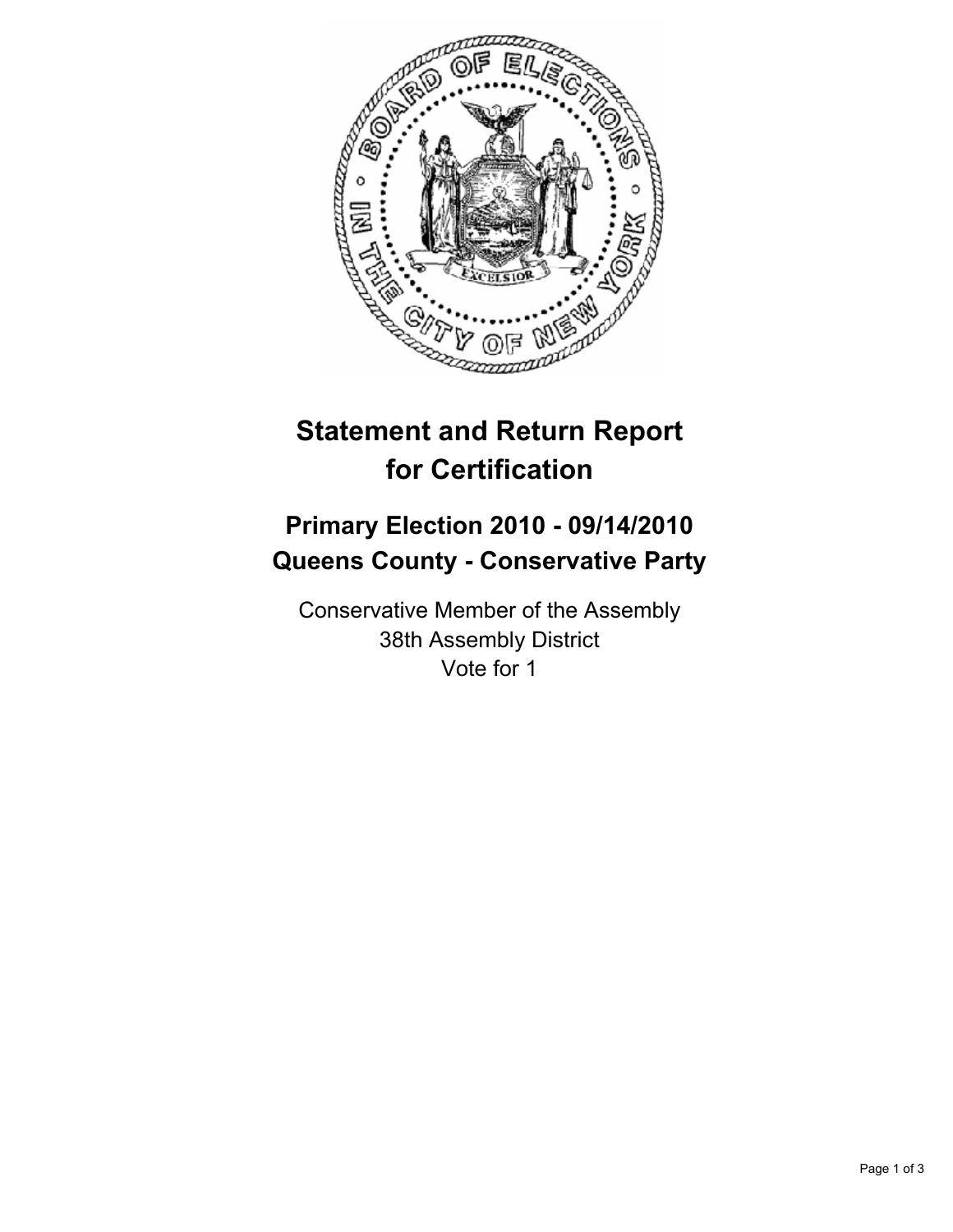

## **Assembly District 38**

| PUBLIC COUNTER                    | 74  |
|-----------------------------------|-----|
| <b>EMERGENCY</b>                  | 0   |
| ABSENTEE/MILITARY                 | 42  |
| <b>AFFIDAVIT</b>                  | 0   |
| MICHAEL G MILLER                  | 38  |
| DONNA MARIE CALTABIANO (WRITE-IN) | 61  |
| DONNA MARIE CALTABLAND (WRITE-IN) |     |
| DONNA MARIE CALTADIANO (WRITE-IN) |     |
| DONNA MARIE CATABIANO (WRITE-IN)  | 2   |
| <b>Total Votes</b>                | 103 |